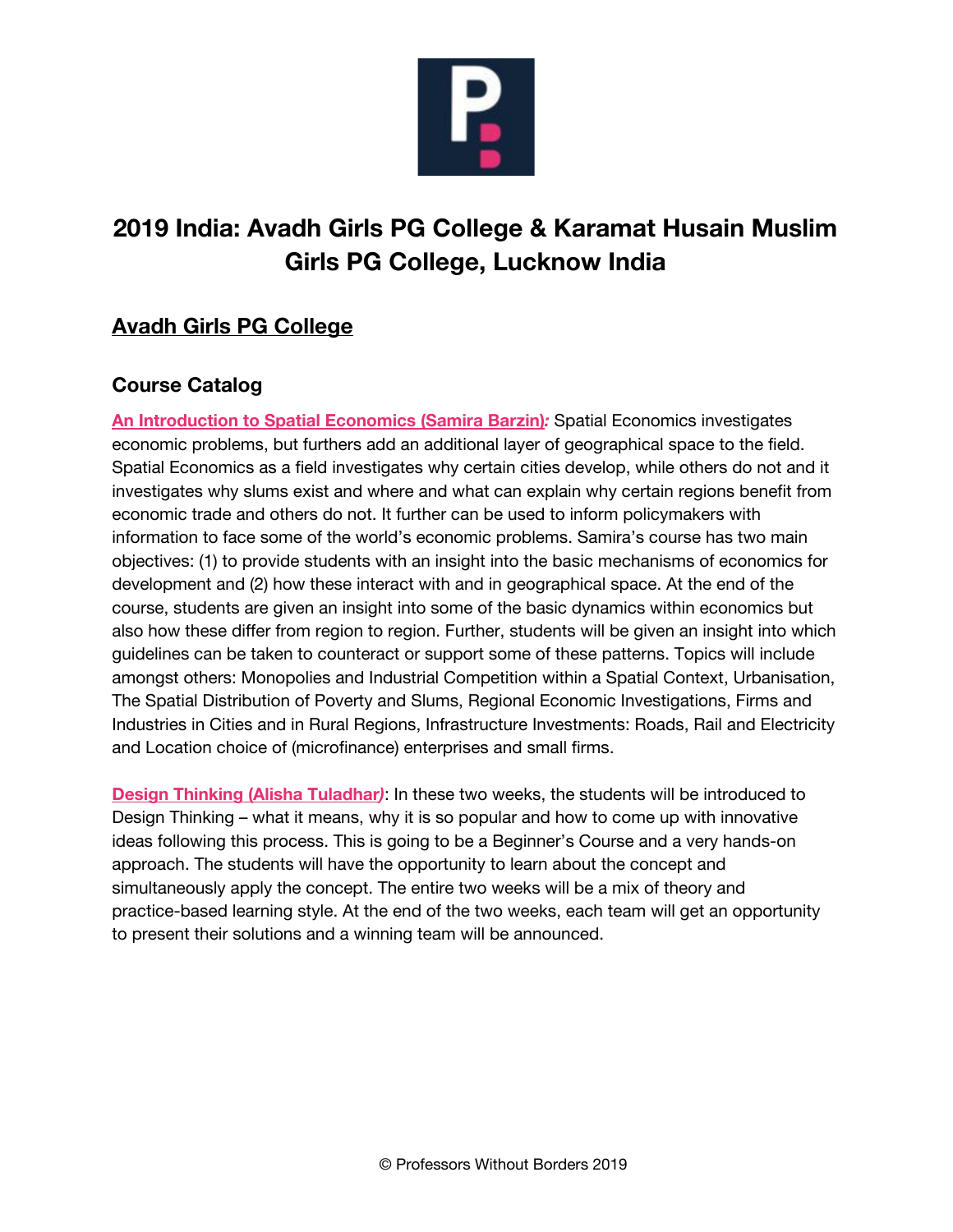

### **Lecturer Biographies**

#### **Samira Barzin**



Samira Barzin is an Assistant Professor at the Department of Economic Geography at the University of Groningen in the Netherlands. Her primary research focuses on topics at the nexus of Development Economics, Economic Geography, Industrial Organisation and Transport Economics. She is further particularly interested in issues of environmental economics, and international trade. Prior to starting at the University of Groningen, Samira Barzin has completed her PhD studies at Imperial College London where she has researched the effects of infrastructure investments on firm dynamics and the distribution of economic activity across and within countries. She also holds an MSc in

Economics from the London School of Economics and Political Science and an MA (Honours) in Economics and Finance from the University of Aberdeen. Samira will be teaching a course on Spatial Economics which investigates economic problems but furthers add the additional layer of geographical space to the field. Her course will tackle multiple topics including Urbanisation, The Spatial Distribution of Poverty and Slums and Firms and Industries in Cities and in Rural Regions.

#### **Alisha Tuladhar**



Alisha Tuldahar is a current PhD Researcher at the University of Bath in the UK. Alisha left for Japan at the age of 18 to pursue her Bachelor's Degree in International Business. After completing her Bachelor's degree, she worked in Microsoft Innovation Centre where she was part of the Entrepreneurship Team whereby she supported the Pre-Accelerator Learning Program. After a year of working at the Innovation Centre, she enrolled in MSc in Innovation and Technology Management at the University of Bath and continued to pursue a PhD in Circular Economy Business Models. She is passionate and curious about how we can create significant positive impact via sustainability,

circular economy and innovation.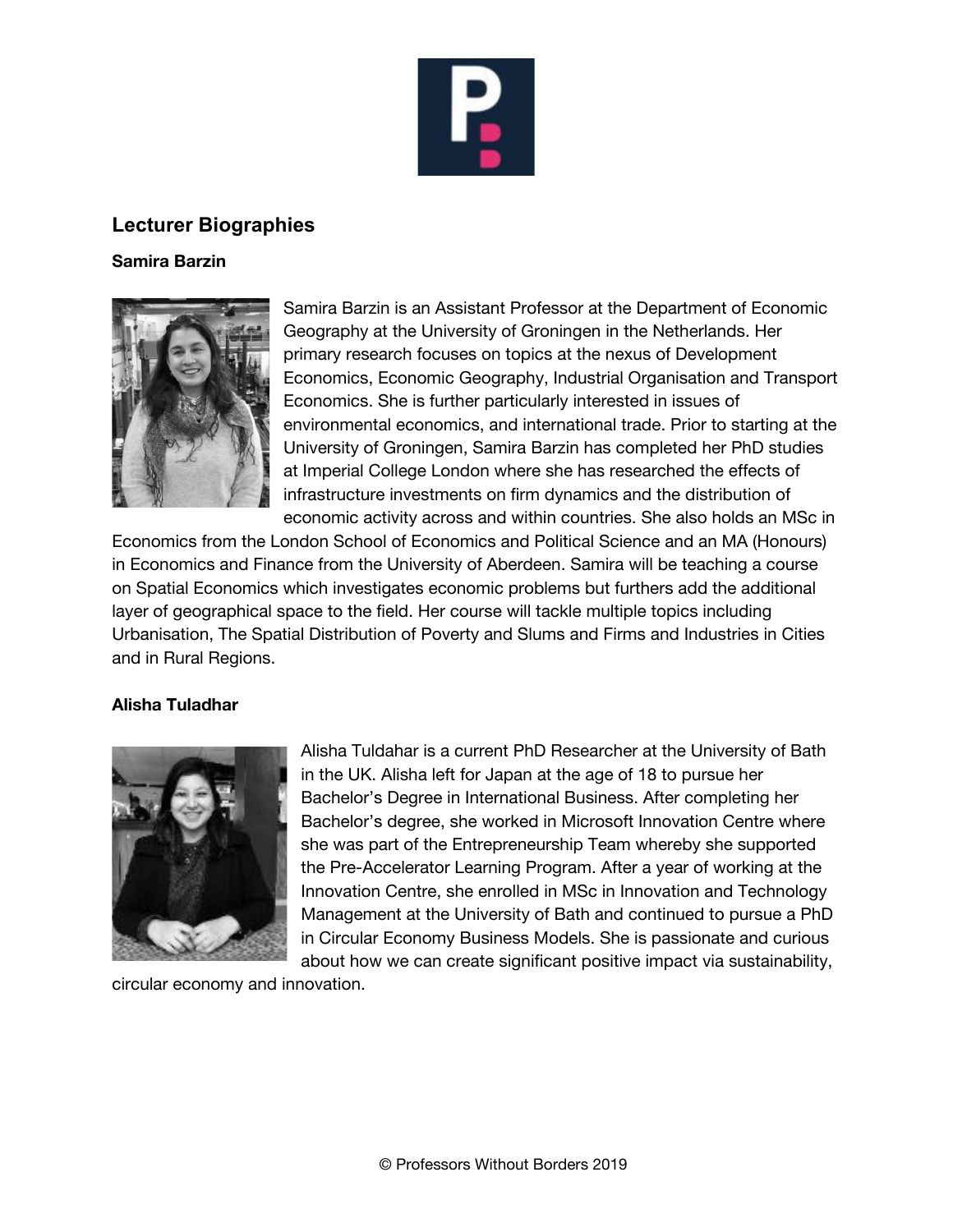

# **Karamat Husain Muslim Girls PG College**

# **Course Catalog**

**Young Women Leadership: The Art & Science of Policy Advocacy (Georgianna Epure):** This course focuses on policy advocacy, skills development and confidence building. This course will include a political component where students are expected to understand the political in our everyday life, identify a problem, find a solution, and advocate for change. The course draws on the facilitator's experience as a Women Deliver Young Leader Fellow and her experience in advocating for gender equality. The themes that this course will focus on include leadership and advocacy, power mapping, project design and management, creating key messages, identifying allies and building support, fundraising for advocacy, and project monitoring and evaluation. The course aims to develop students' communication and presentation skills, critical thinking, and leadership skills. The course would allow the students to actually shape the topics of discussion as it will be them that will identify the problems that their community face.

**Design Thinking for the 3rd sector (Kasia Hanula):** This course will allow students to develop multidisciplinary skills applying the design thinking methodology during the analysis and problem solving of case studies from the non-profit sector. The design thinking approach is an explicit, human-centric approach which uses creativity to solve complex, unstructured problems, validated by real-world learning. Therefore design thinking tools are well qualified to improve the organisational and societal outcomes of many NGOs. During this course the students will look at how NGOs can use design thinking as a strategic tool to deliver more effective solutions, what are the key dimensions of using such a tool and how does it compare with traditional problem-solving approaches.

### **Lecturer Biographies Georgiana Epure**



Georgiana Epure is a UK Economic and Social Research Council funded-scholar undertaking an MA/PhD on the politics of international criminal justice at the University of Leeds. She is also a research assistant at the European Centre for the Responsibility to Protect. Georgiana holds an MPhil in International Relations from the University of Cambridge, Christ's College, funded by the Gates Cambridge Trust, where her research focused on the history and politics of the International Criminal Court. She holds a BA in International Relations from the University of Leeds where she graduated as valedictorian in 2016. Georgiana is the